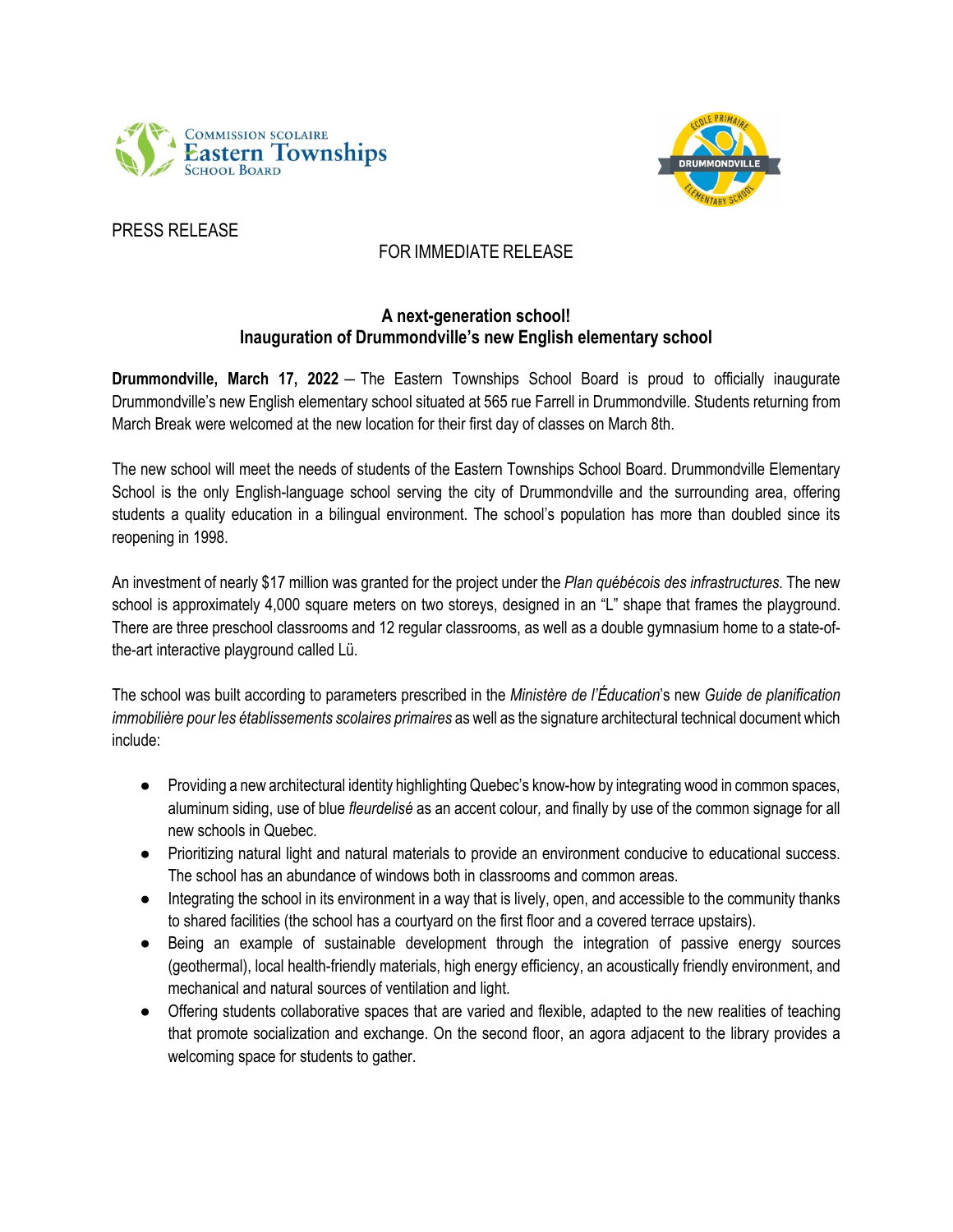*"We are thrilled to celebrate this important milestone with the opening of our new school in Drummondville, our first new construction since 1968. With its modern, state-of-the-art design, the school will meet the current and future needs of the student population which has grown steadily since the school reopened in 1998. We now have a learning environment that not only promotes student and staff success, but also allows them to thrive and grow."*

Michael Murray, President of the Eastern Townships School Board

*"A next-generation school like the one we are inaugurating today is much more than a beautiful building. It is a modern place to learn, live, and socialize that meets the needs of our young people. It is an environment conducive to educational success, designed to allow students and staff alike to develop a sense of belonging in their institution. I believe that our actions speak for themselves and can confirm beyond a doubt the importance that the government places on education. The students and school staff of today and tomorrow deserve schools that make them proud, and learning environments that inspire them to excel. Drummondville Elementary School is an excellent example of this, and other schools will surely follow across Quebec."*

Jean-François Roberge, *Ministre de l'Éducation*

*"Today is a great day for families and students in the region, especially those in Drummondville. I am confident that*  this new English elementary school will become a place where students will feel at home, and where they will find all *the necessary comforts to grow and learn. I am equally confident that the same will be true for teachers and staff. This important next-generation school project would not have been possible without the collaboration of many stakeholders, including the Eastern Townships School Board team members and the city of Drummondville, and I would like to take this opportunity to thank them for their support and enthusiasm."*

André Lamontagne, Member for Johnson, *Ministre de l'Agriculture, des Pêcheries et de l'Alimentation, Ministre responsable des régions du Centre-du-Québec et de la Chaudière-Appalaches* 

*"What great news for the Anglophone community! The arrival of this new elementary school in Drummondville will allow students of the English-speaking community as well as the school staff around them to benefit from a magnificent new building with modern architecture. Perfectly adapted to the needs and realities of young people, this beautiful school demonstrates beyond any doubt our desire to offer all children a learning environment that promotes their full development."*

Christopher Skeete, Member for Sainte-Rose, *Adjoint parlementaire du premier ministre pour les relations avec les Québécois d'expression anglaise, Adjoint parlementaire du ministre responsable de la Lutte contre le racisme*

*"I am delighted to participate in today's inauguration and to know that my fellow citizens of the Drummondville region will now be able to benefit from a brand new elementary school. I know this school responds to a need in our Englishspeaking community and I am aware of its importance in the region. Our government has chosen to massively invest in education, in student services and in our school infrastructure, and I am thrilled – not only for the people of Drummondville – but also for all Quebecers."*